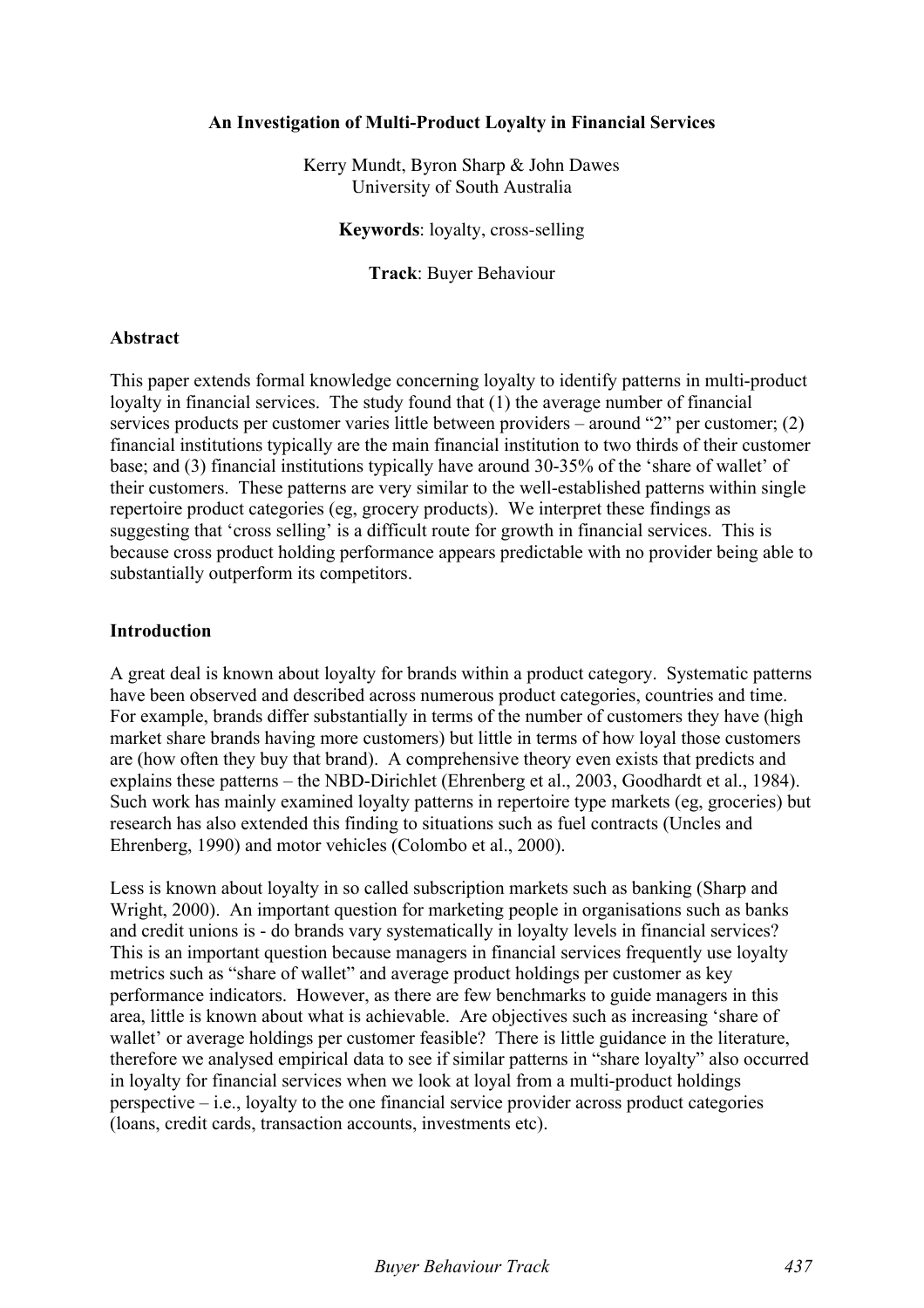# **Data Analysed**

Our data were based on two surveys. The first is survey data based on a nationwide sample of over 14,000 respondents about their general financial service consumption behaviour. The survey asked, for example, if the respondent had a savings account, cheque account, credit card, term deposit and so on – and with which provider. The second data set involved a survey of 200 respondents that also obtained data on financial services holdings as well as stated reasons why the consumer used a particular provider for their needs.

We firstly identified the average number of products held by each customer. Table 1 below shows the average number of products held for the five largest financial service providers in a market. Clearly, there is very little variation between the competing brands. Data for this measure of multi-product loyalty was also collected on a quarterly basis over a five year period. The total variation in this period was  $1.6 - 2.2$ , very similar to the figures shown below.

| <b>Financial Institution</b><br>(masked) | <b>Market Penetration</b><br>(% of market who are<br>customers) | <b>No. Banking Products</b><br>$ $ (inc. invest $\&$ insurance) $ $ |  |
|------------------------------------------|-----------------------------------------------------------------|---------------------------------------------------------------------|--|
| <b>HSBC Bank</b>                         | 46                                                              | 19                                                                  |  |
| <b>Barclays Bank</b>                     | 22                                                              | 2.2                                                                 |  |
| <b>Lloyds TSB Bank</b>                   | 21                                                              | 2.2                                                                 |  |
| <b>Abbey National</b>                    | 18                                                              | 2.0                                                                 |  |
| <b>Bradford &amp; Bingley</b>            | 12                                                              | 1.8                                                                 |  |
| <b>Total Average</b>                     |                                                                 | 2.0                                                                 |  |

# **Table 1: Average Banking Products Held**

While there is some minor difference between the brands, it appears that approximately "2" products per customer" at any one financial institution is generally the case. The market leader is slightly lower than 2, which seems explainable in that this was previously the Government owned bank and so has a broad but slightly single transaction account skewed customer base, due to School banking and historic practice of paying pensions into accounts at this institution. The smallest two financial institutions also have slightly less loyal customer bases and this too would seem to reflect their history. A large part of Bradford & Bingley was formerly a building society and Abbey National took over a large credit union. Building Societies and Credit Unions did not traditionally offer the full range of banking services.

That there is little variation and that what variation there is seems due to history suggests that loyalty is largely fixed. It probably also may indicates that the customers of one financial institution are very similar to customers of another financial institution in terms of their requirements for financial products - which would be expected given earlier findings about the lack of brand level segmentation (Kennedy and Ehrenberg, 2001, Kennedy et al., 2000).

The next stage of the research was to address another measure of loyalty - the size of the customers total wallet (expenditure on financial service products) and 'share of wallet' that is given to any one financial institution. Column 5 of Table 2 below indicates that most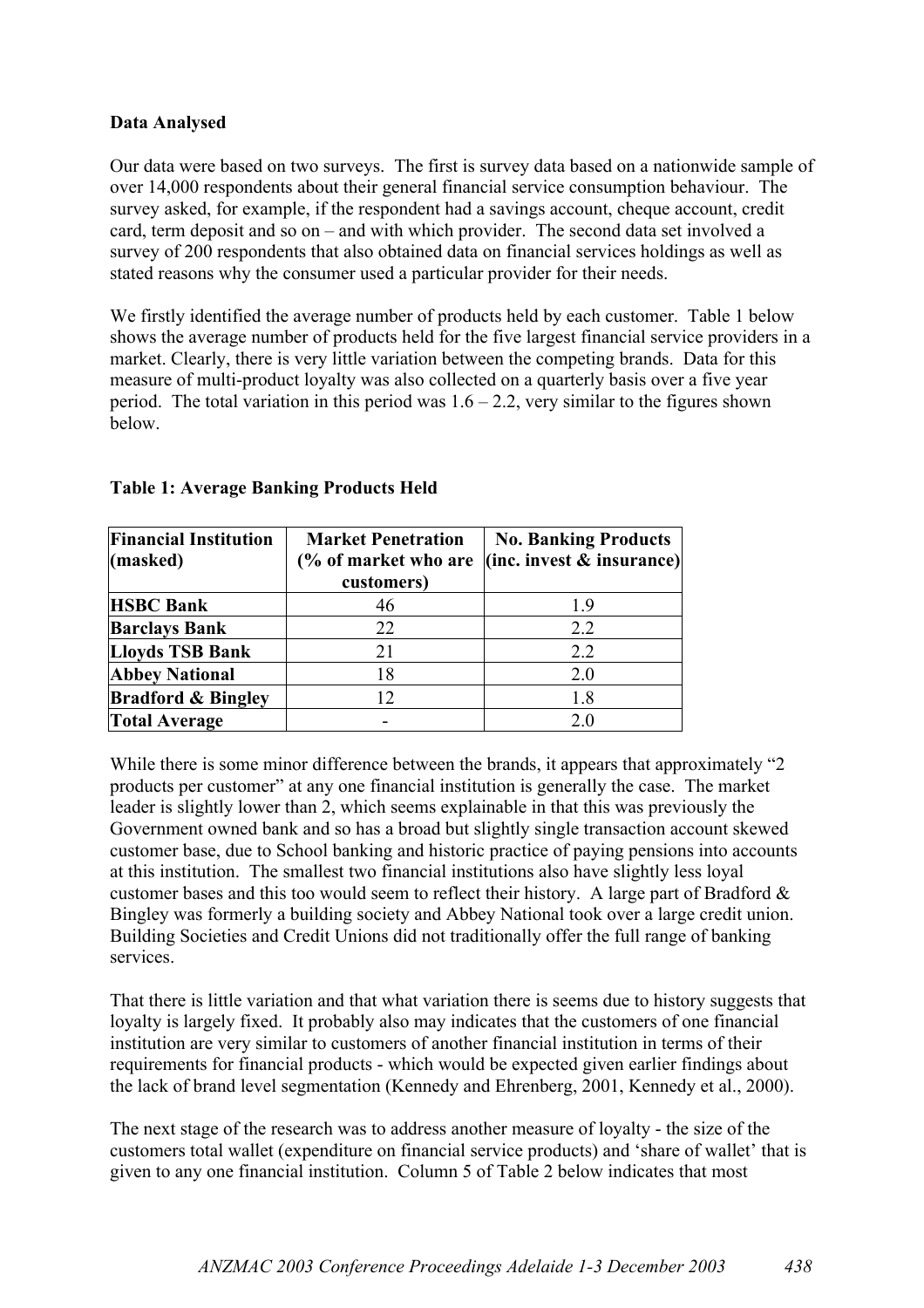financial institutions receive approximately 30-35% of their customer's financial service business.

| <b>Financial Institution</b><br>(masked) | <b>Penetration %</b> | % of customer<br>who say it is their | Avg. Share of<br>Wallet % |  |
|------------------------------------------|----------------------|--------------------------------------|---------------------------|--|
|                                          |                      | <b>MFI</b>                           |                           |  |
| <b>HSBC Bank</b>                         | 46                   | 73                                   | 32                        |  |
| <b>Barclays Bank</b>                     | 22                   | 61                                   | 32                        |  |
| Lloyds TSB Bank                          | 21                   | 63                                   | 35                        |  |
| <b>Abbey National</b>                    | 18                   | 52                                   | 24                        |  |
| <b>Bradford &amp; Bingley</b>            |                      | 60                                   | 35                        |  |

## **Table 2: MFI Status and Share of Wallet**

On average these major banks are the main financial institution to around two thirds of their customers. The largest bank enjoys somewhat more of a 'double jeopardy' type phenomenon (e.g. Ehrenberg et al., 1990). They also have similar 'share of wallet' at around 30-35%. Abby National has lower loyalty than the others in terms of the proportion of customers to whom it is their MFI, and in terms of share of wallet. We attribute this to the incorporation of a building society by that bank in some time ago. This is because the share of wallet of total building societies and credit unions are generally lower than that of major banks.

Over a 7 year period the share of wallet value of any of these five banks has only varied only between 24% and 34% - and excluding Abby National - this has only varied between 30-34%. While customer loyalty may be evident, these figures show that it hardly varies between competing brands. Again, if cross selling was effectively pursued, we may expect to see substantial differences in these figures.

Given these results, is it possible to attempt some additional explanation? We may be able to add to our understanding by addressing the question of what do consumers *do* when they need a new financial product? To address this we turn to the second data set. This is based on a survey of 200 respondents, and it identified the following:

#### *Last financial product purchased*

*Where they purchased it from, and if this was their MFI (Main Financial Institution) If they had used this provider previously If they shopped around or went directly to this provider Why they decided to purchase it from this provider*

Most customers (average 76%) bought their most recent product from a financial institution that they currently or have previously used. For 58% this was the institution they consider to be their MFI.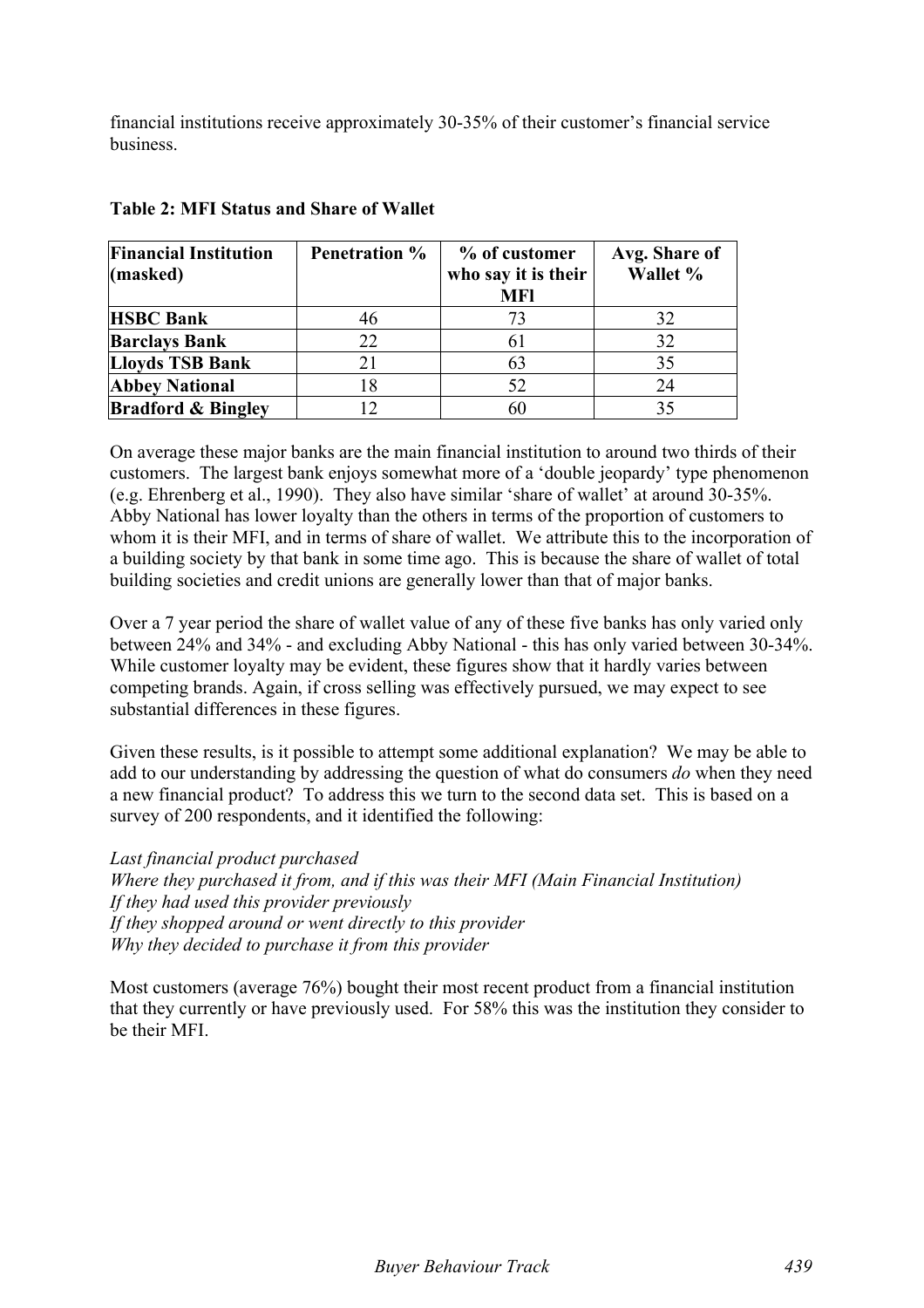| Percentage of      | Dealt with  | FI is their |
|--------------------|-------------|-------------|
| <b>Respondents</b> | previously? | MFI?        |
| 58%                |             |             |
| 18%                |             |             |
| 11%                |             |             |
|                    |             |             |

#### **Table 3: Previously dealings with FI**

We elaborate on these results by showing the five major banking products acquired. The lowest percentage of products for whom the customer used a provider they already dealt with was a car loan, and this proportion was 67% of respondents as per Table 4.

|                        | FI dealt with previously<br>$\%$ |  |  |  |  |
|------------------------|----------------------------------|--|--|--|--|
| <b>Personal Loan</b>   | 86                               |  |  |  |  |
| <b>Credit Card</b>     | 76                               |  |  |  |  |
| <b>Home Loan</b>       | 73                               |  |  |  |  |
| <b>Savings Account</b> | 70                               |  |  |  |  |
| <b>Car Loan</b>        | 61                               |  |  |  |  |
| Average                | 74                               |  |  |  |  |

#### **Table 4: FI Products / Previous dealings**

The respondents were also asked why they chose a particular financial institution. The most prevalent stated reasons were location, interest rates and service. A breakdown on results split by whether the respondent had dealt with the provider before or not, is shown as Table 5 below. An intriguing question for further research is indicated in Table 5, in that there is some indication (albeit not statistically significant) that consumers are more likely to claim they chose a provider they dealt with previously for service but a provider they had not dealt with previously for location or rates.

|  |  |  | Table 5: Reason for choosing Financial Services Provider (FI) |  |
|--|--|--|---------------------------------------------------------------|--|
|  |  |  |                                                               |  |

|                                  | <b>FI</b> dealt with<br>previously<br>$\frac{9}{6}$ | FI not dealt<br>with previously<br>$\mathcal{O}_0$ | Total % |
|----------------------------------|-----------------------------------------------------|----------------------------------------------------|---------|
| Location                         | 22                                                  | 32                                                 | 54      |
| <b>Interest Rates</b>            | 20                                                  | 32                                                 | 52      |
| <b>Service</b>                   | 34                                                  | 14                                                 | 48      |
| <b>Level of Fees</b>             |                                                     |                                                    | 18      |
| Other                            |                                                     | g                                                  | 14      |
| <b>Advice – Broker or friend</b> | 3                                                   | 7                                                  |         |
| <b>Product Range</b>             |                                                     |                                                    |         |
| <b>Previous Dealings</b>         |                                                     | $\overline{2}$                                     |         |
| <b>No Response</b>               |                                                     |                                                    |         |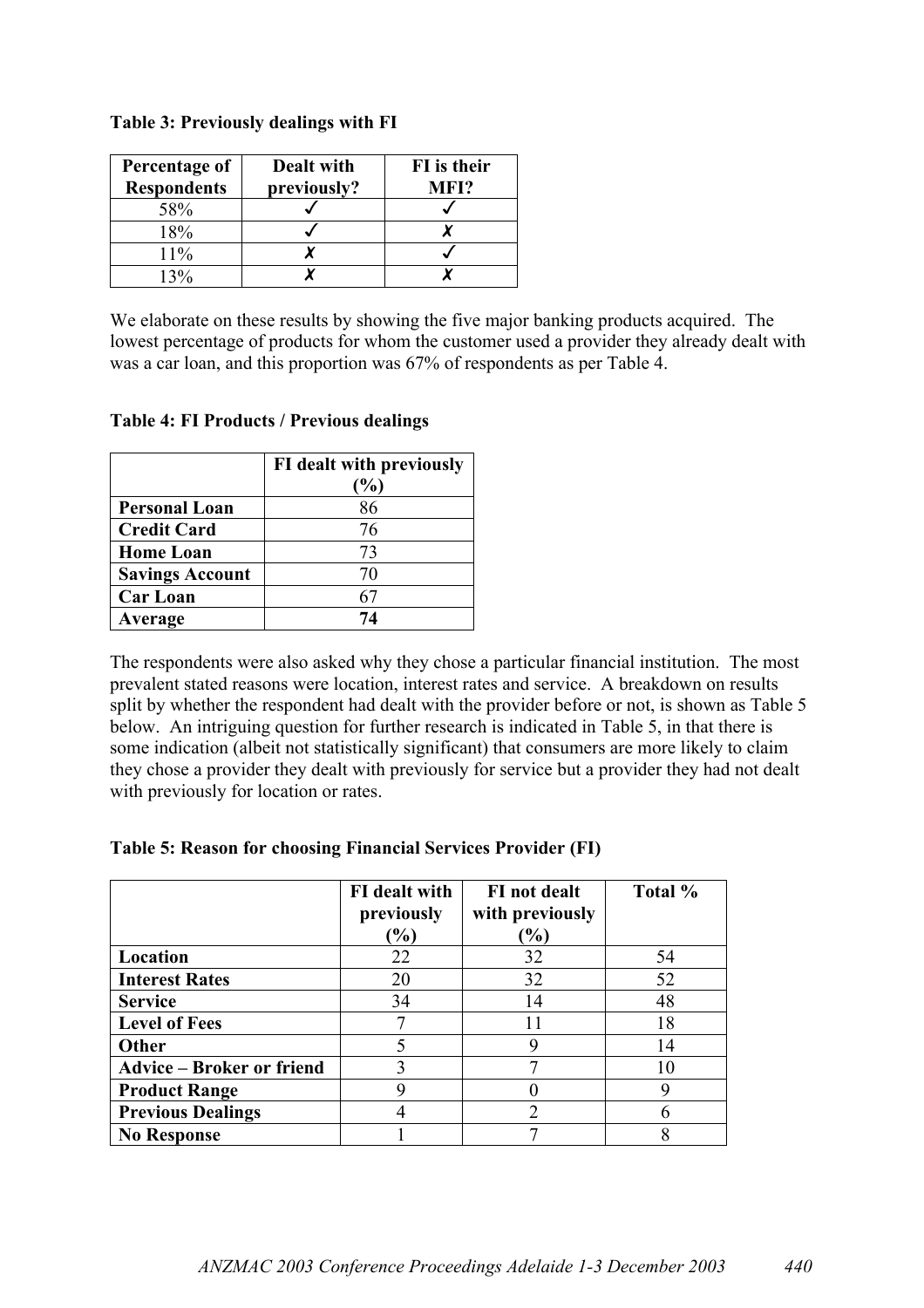## **Conclusions / Implications**

The main implication of this study appears to be that a financial services provider should expect that its level of cross product holdings will be approximately similar to its competitors. Why? Because when consumers need a new financial product, most go to their main financial institution or a provider they deal with already. On an assumption that the user base of one bank does not vary considerably from another (except for some predictable reason such as being a credit union or building society rather than a bank) then each bank's customer will have about the same level of demand for such products. In this situation it is difficult to imagine how one provider could markedly outperform its competitors in number of cross product holdings or loyalty levels.